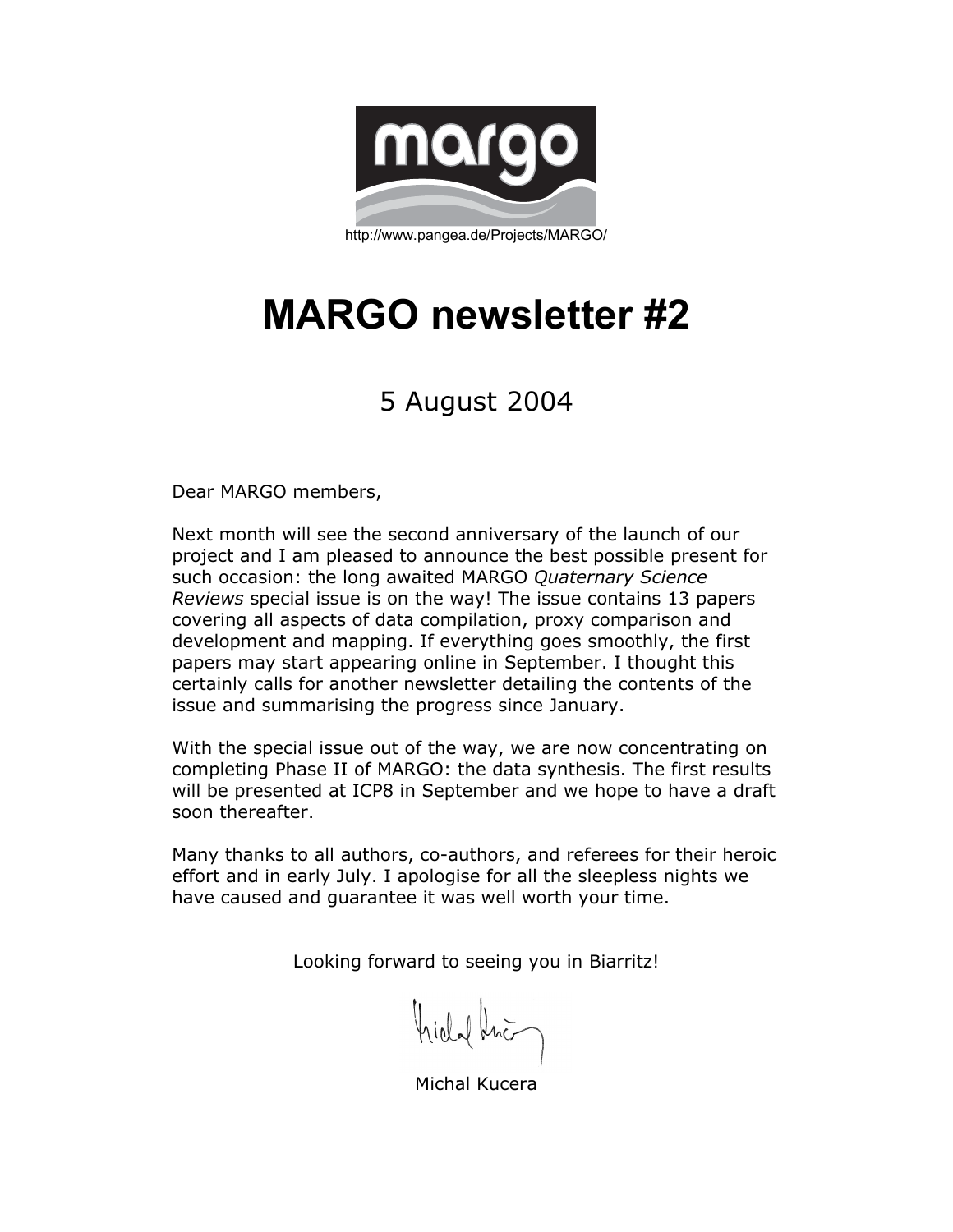# *MARGO QSR issue in press*

We are pleased to announce that Phase I of MARGO is completed!

After a few very intense weeks tying the last few lose ends, we were able to submit the entire MARGO issue to QSR on July 16. All papers have been checked and processed by the chief editor Jim Rose and the entire volume has now been sent to Elsevier for typesetting. The final list of papers in the special issue is provided on the last page of the newsletter.

All corresponding authors have been notified by e-mail to expect proofs to arrive in late August or early September. The likely publication date of the special issue is spring 2005, but corrected proofs will be placed on the Internet as soon as they are received from the authors. The proofs will be dealt with on individual basis so the date of their appearance on the web depends on how efficiently and quickly the authors can respond to the proofs' arrival and to any issues arising. (in plain English: please be ready and act fast...)

Michal, Ralph and Mara (the co-editors) would like to thank all authors and referees for your hard work during the last year. Because of your dedication, we have succeeded in producing a substantial volume with a number of landmark papers!

# *MARGO at ICP8*

*Tuesday 7th September* 12:00-12:30 **Michal KUCERA** (UK) **and MARGO project participants:** Multiproxy reconstruction of sea-surface temperatures and sea-ice extent of the LGM oceans

#### MARGO poster session

Apart from the presentation of the MARGO results by Michal on Tuesday, we will also have a poster session at the ICP8. Since now is the time when many of you are preparing your posters, we would like to remind you to ask our nice colour MARGO logo. A high-quality JPEG version can be accessed at the link below.

We are looking forward to seeing as many of you as possible in September!

ICP8: http://www.icp8.cnrs.fr/ MARGO logo: http://www.pangaea.de/Projects/MARGO/documents.html

## *Synthesis paper*

Given the progress in completing Phase I of MARGO, it is now important to move forward with the synthesis of all proxy data. As of now, we have collated SST reconstructions by all proxies and Ralph Schneider together with the Mapping group produced preliminary versions of the synthesis maps as envisaged at the meeting in Barcelona/Castellet. Ralph has got all relevant information from the individual QSR contributions to refer to in the synthesis, with the only outstanding issue being the definition of quality flags by individual proxy groups. The final synthesis is now our highest priority (with the QSR volume out of the way), so please give Ralph all the help he may request in the coming months.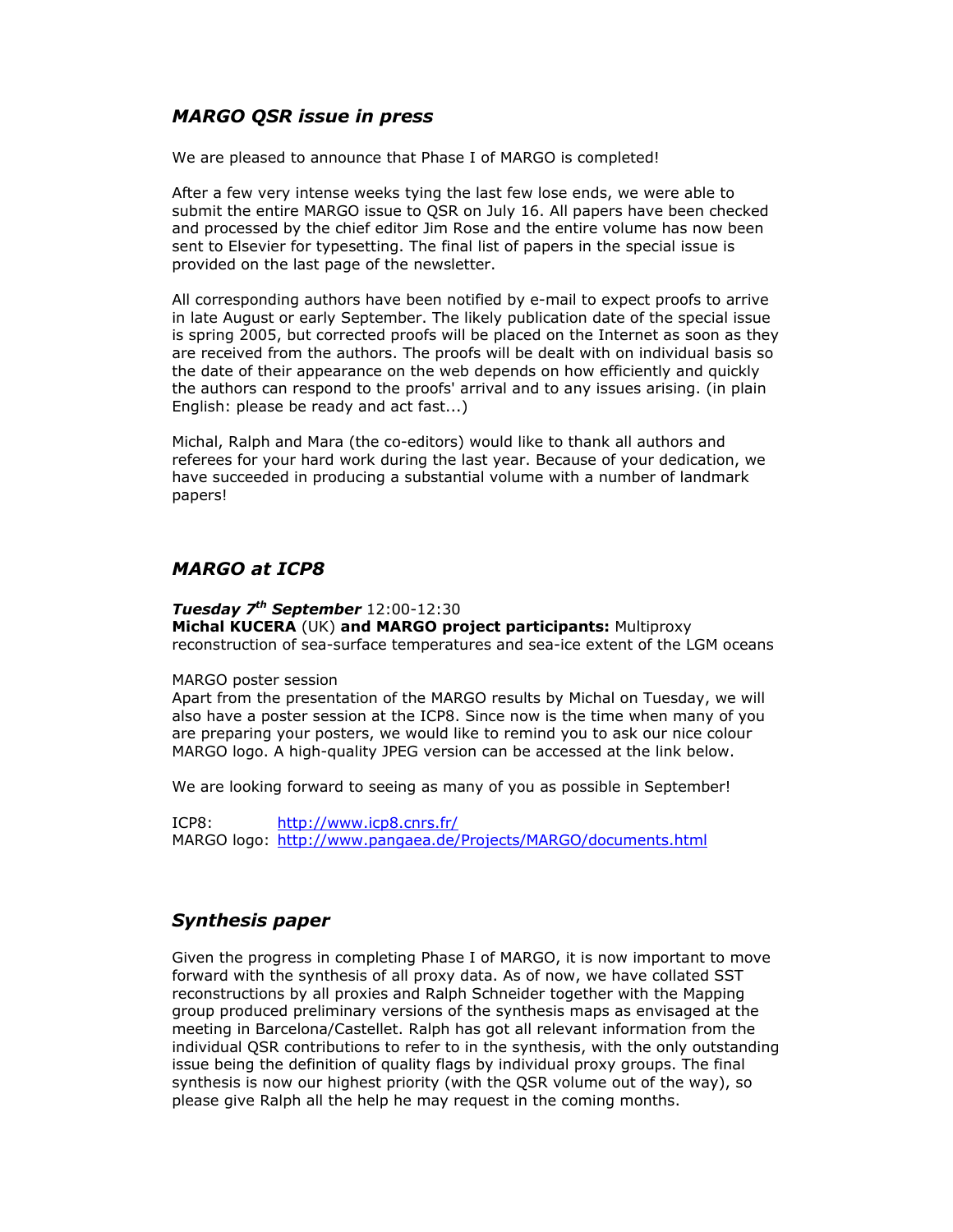

#### Distribution of MARGO Last Glacial Maximum SST proxy records

## *Data protection*

Now, when work on the synthesis paper culminates, it is important to remind ourselves of two essential data protection guidelines:

- 1) Please be aware that the dataset submitted to MARGO remain password protected until the date of PAPER publication of the issue.
- 2) In order to facilitate a smooth publication of the synthesis paper in a high ranking journal, it is essential that we all abstain from publishing or submitting any paper synthesising any of the MARGO SST results. If you are unsure whether a paper you are working on falls into this category, please contact Ralph Schneider.